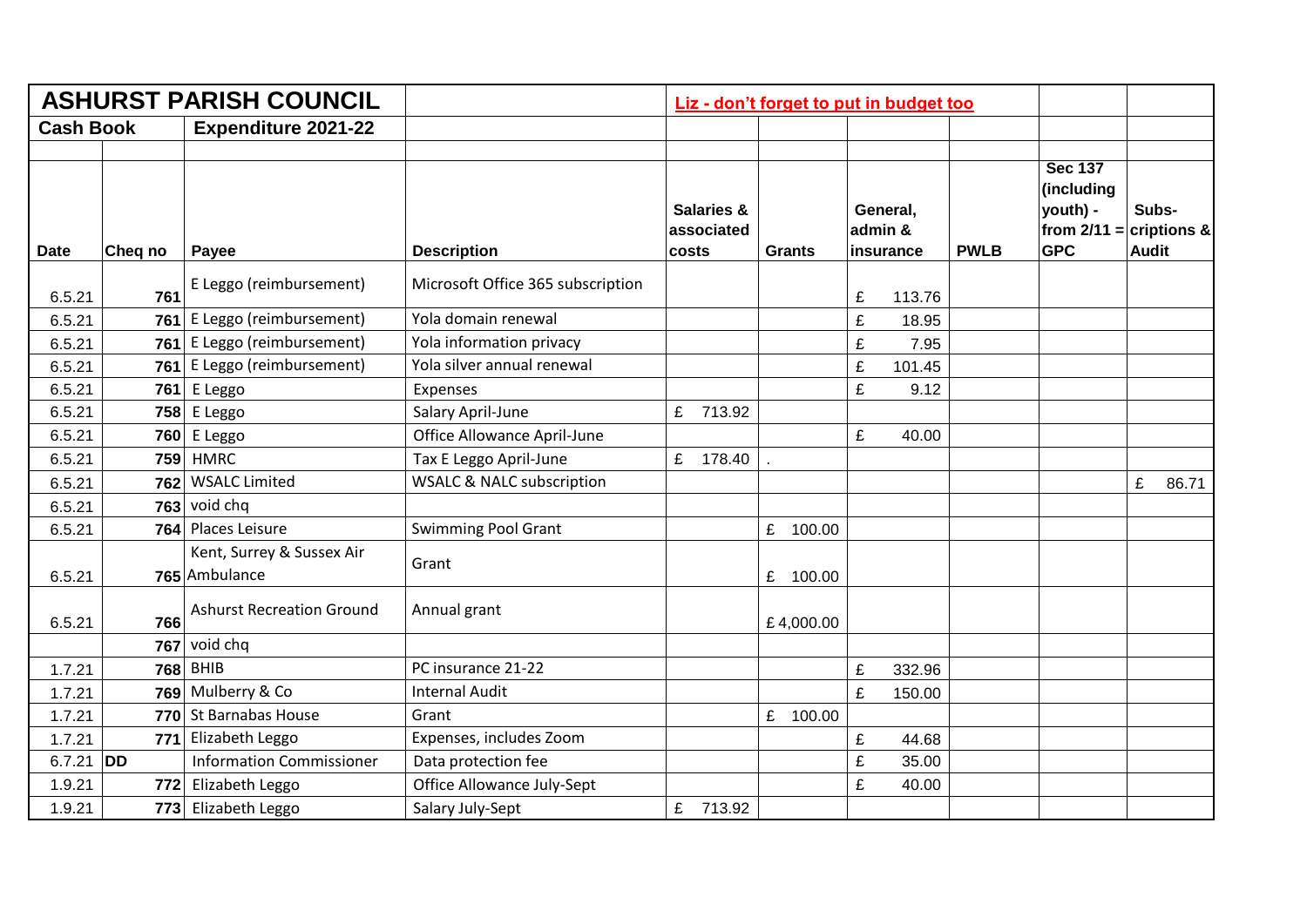| 1.9.21       |     | $774$ HMRC                                              | E Leggo Tax July-Sept                                  | £ 178.40    |       |                         |       |       |                     |                   |       |          |
|--------------|-----|---------------------------------------------------------|--------------------------------------------------------|-------------|-------|-------------------------|-------|-------|---------------------|-------------------|-------|----------|
| 1.9.21 $ DD$ |     | <b>Public Works Loans Board</b>                         | Village Hall Loan Repayment                            |             |       |                         |       |       | £1,456.75           |                   |       |          |
| 1.11.21      |     | 775 Horsham Association of Local Q                      | Membership 2021-22                                     |             |       |                         |       |       |                     |                   | £     | 15.00    |
| 1.11.21      |     | 776 WSALC Limited                                       | Parish Online Subscription                             |             |       |                         |       |       |                     |                   | £     | 50.00    |
| 1.11.21      | 777 | Elizabeth Leggo                                         | <b>Office Allowance Oct-Dec</b>                        |             |       |                         | £     | 40.00 |                     |                   |       |          |
| 1.11.21      |     | 778 Elizabeth Leggo                                     | Salary Oct-Dec 2021                                    | 713.92<br>£ |       |                         |       |       |                     |                   |       |          |
| 1.11.21      |     | <b>779 HMRC</b>                                         | E Leggo Tax Oct-Dec 2021                               | E<br>178.40 |       |                         |       |       |                     |                   |       |          |
| 13.1.22      |     | 780 Parochial Church Council of Ash Newsletter donation |                                                        |             |       | £100                    |       |       |                     |                   |       |          |
| $1.3.22$ DD  |     | <b>Public Works Loans Board</b>                         | Village Hall Loan Repayment                            |             |       |                         |       |       | £1,445.63           |                   |       |          |
| 24.3.22      |     | 781 Elizabeth Leggo                                     | Office allowance                                       |             |       |                         | £     | 40.00 |                     |                   |       |          |
| 24.3.22      | 781 | Elizabeth Leggo                                         | Salary Jan-March 2022                                  | £<br>713.72 |       |                         |       |       |                     |                   |       |          |
| 24.3.22      | 781 | Elizabeth Leggo                                         | Backpay 2022                                           | £           | 50.32 |                         |       |       |                     |                   |       |          |
| 24.3.22      | 782 | <b>HMRC</b>                                             | Tax E Leggo Jan-Mar and backpay tax $\mathbf{\pounds}$ | 191.20      |       |                         |       |       |                     |                   |       |          |
| 24.3.22      |     | 783 Elizabeth Leggo                                     | Expenses                                               |             |       |                         | £     | 7.92  |                     |                   |       |          |
|              |     |                                                         |                                                        |             |       |                         |       |       |                     |                   |       |          |
|              |     |                                                         |                                                        |             |       | £ 3,632.20   £ 4,300.00 | £     |       | 981.79   £ 2,902.38 | £<br>$\mathbf{r}$ |       | £ 151.71 |
|              |     |                                                         |                                                        |             |       |                         |       |       |                     |                   |       |          |
|              |     |                                                         |                                                        |             |       |                         |       |       |                     |                   |       |          |
|              |     |                                                         |                                                        | box 4       |       | box 6                   | box 6 |       | box 5               | box 6             | box 6 |          |
|              |     |                                                         |                                                        |             |       |                         |       |       |                     |                   |       |          |
|              |     |                                                         |                                                        |             |       |                         |       |       |                     |                   |       |          |
|              |     |                                                         |                                                        |             |       |                         |       |       |                     |                   |       |          |
|              |     |                                                         |                                                        |             |       |                         |       |       |                     |                   |       |          |
|              |     |                                                         |                                                        |             |       |                         |       |       |                     |                   |       |          |
|              |     |                                                         |                                                        |             |       |                         |       |       |                     |                   |       |          |
|              |     |                                                         |                                                        |             |       |                         |       |       |                     |                   |       |          |
|              |     |                                                         |                                                        |             |       |                         |       |       |                     |                   |       |          |
|              |     |                                                         |                                                        |             |       |                         |       |       |                     |                   |       |          |
|              |     |                                                         |                                                        |             |       |                         |       |       |                     |                   |       |          |
|              |     |                                                         |                                                        |             |       |                         |       |       |                     |                   |       |          |
|              |     |                                                         |                                                        |             |       |                         |       |       |                     |                   |       |          |
|              |     |                                                         |                                                        |             |       |                         |       |       |                     |                   |       |          |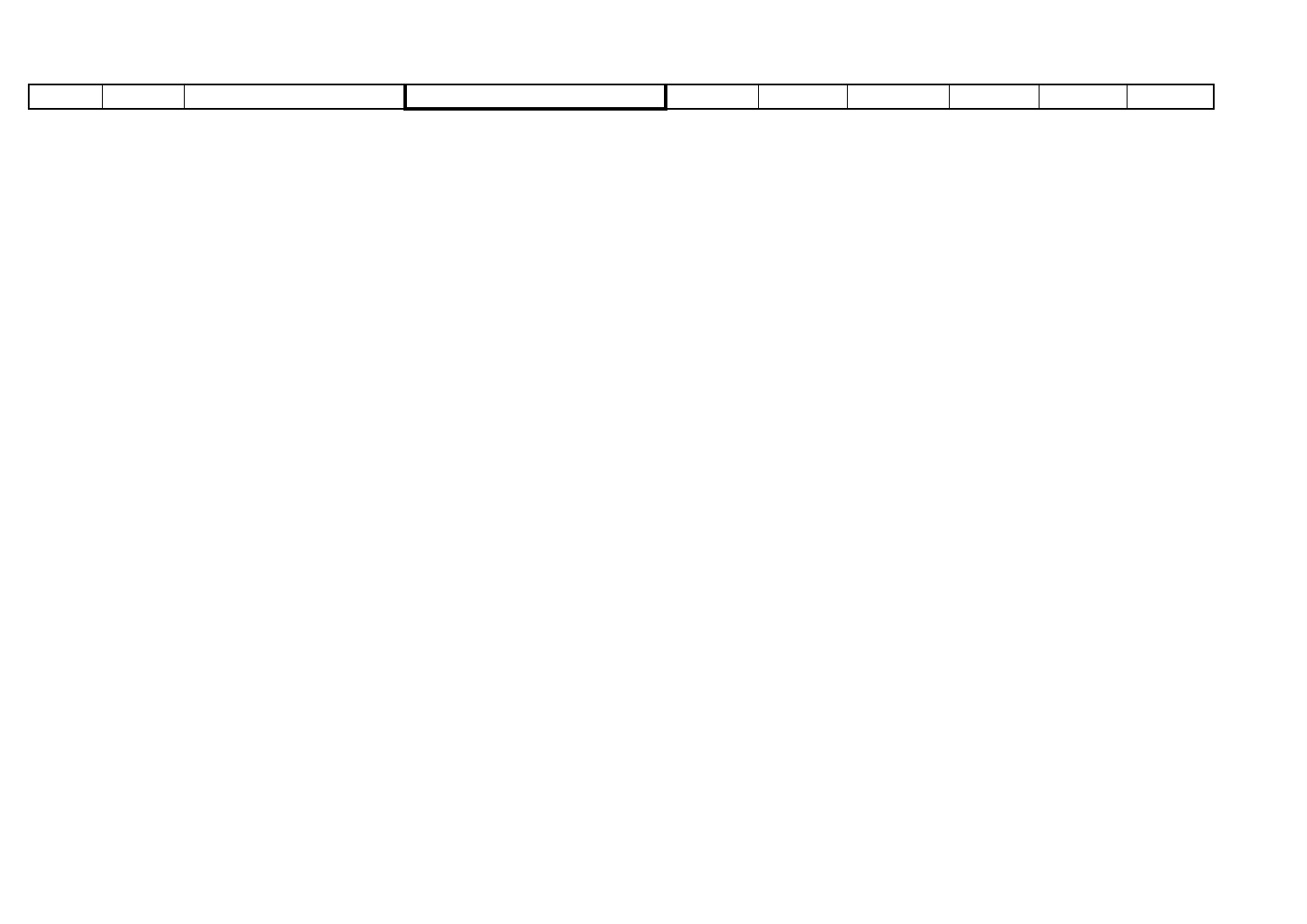| <b>VAT</b> |       | <b>Total</b>            |                | <b>Signed</b> | <b>Banked</b> |
|------------|-------|-------------------------|----------------|---------------|---------------|
|            |       |                         |                |               |               |
|            |       | £                       | 113.76         | y             | $\mathsf{y}$  |
|            |       | £                       | 18.95          | y             | y             |
|            |       | £                       | 7.95           | У             | У             |
|            |       | £                       | 101.45         | y             | $\mathsf{y}$  |
|            |       | £                       | 9.12           | y             | y             |
|            |       | £                       | 713.92         | У             | y             |
|            |       | £                       | 40.00          | У             | У             |
|            |       | £                       | 178.40         | y             | У             |
|            |       | £                       | 86.71          | y             | y             |
|            |       | £                       | $\blacksquare$ | na            | na            |
|            |       | £                       | 100.00         | У             | У             |
|            |       | £                       | 100.00         | у             | $\mathsf{y}$  |
|            |       |                         |                |               | y             |
|            |       | £                       | 4,000.00       | у             |               |
|            |       | £                       | $\Box$         | na            | na            |
|            |       | £                       | 332.96         | у             | y             |
| £          | 30.00 | £                       | 180.00         | y             | У             |
|            |       | £                       | 100.00         | y             | y             |
|            |       | £                       | 44.68          | y             | У             |
|            |       | $\overline{\mathbf{f}}$ | 35.00          | na            | na            |
|            |       | £                       | 40.00          | y             | y             |
|            |       | £                       | 713.92         | у             | y             |